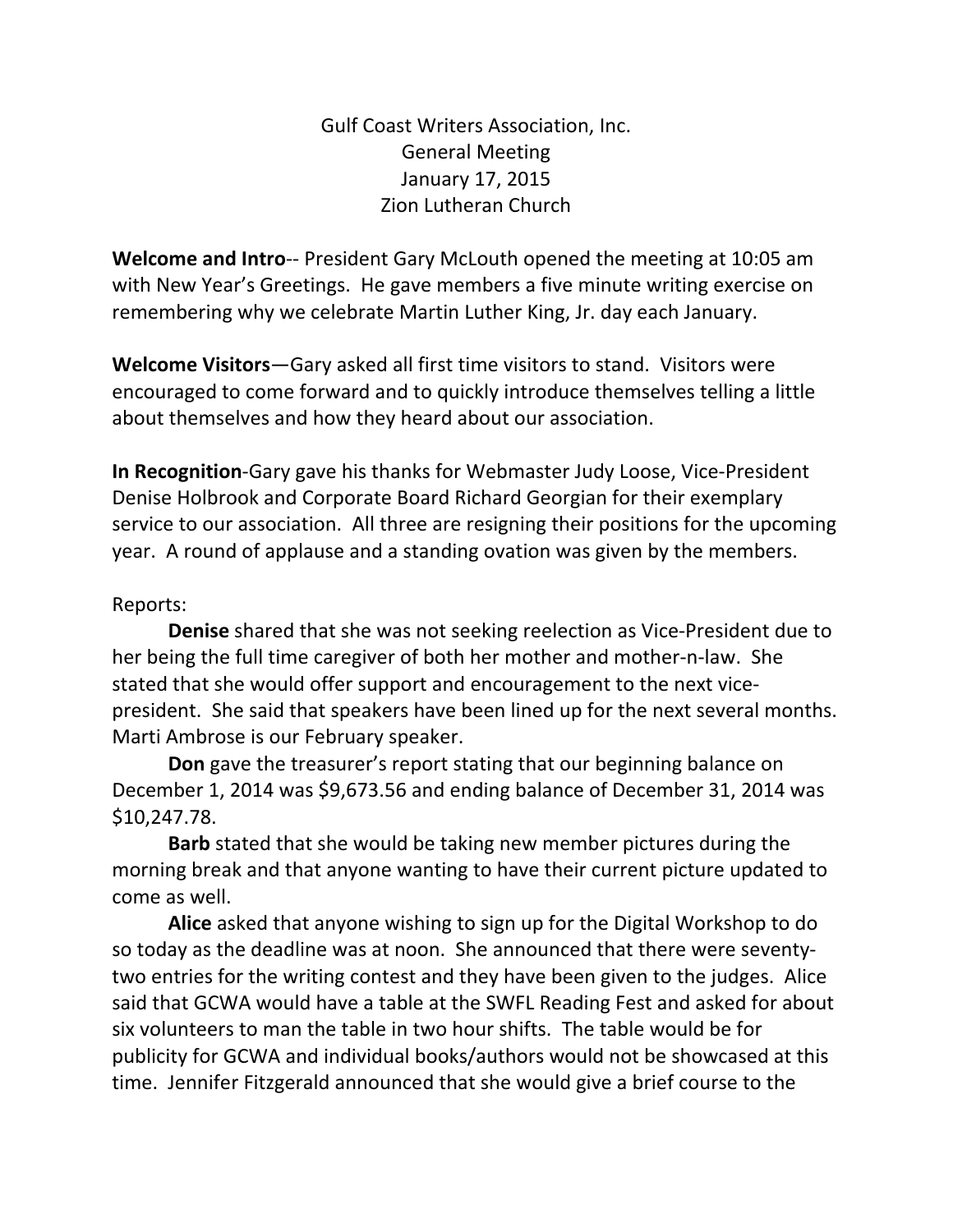volunteers on how to properly man the booth. She asked that the volunteers come to next month's meeting thirty minutes early and meet in one of the side rooms. She also told of upcoming events: January 31 Art, Craft & Music Festival sponsored by Arts of the Inland, May 2 INSPIREsarasota, sponsored by Arts & Cultural Alliance of Sarasota, and May 28 Book Fair and Writers Festival, Venice

## **Announcements:**

Bob McCarthy has agreed to coordinate and initiate the forming of writing critique groups. He spent a few minutes telling what his own group did and that he would like to visit with other groups to see how they worked. He will be available to help members form new groups and/or get involved in a current group.

Gary announced the formation of a GCWA Facilities Search Committee to help locate a facility that would accommodate our growing membership. Gary and Don, plus two members from the membership will make up this committee. Gary asked that anyone wanting to be a part of this committee see him during the break. (During the break Tim Jacobs and Ben Feldman agreed to be a part of this very important committee).

Hospitality‐Gary announced that after much consideration GCWA Executive Board has decided to provide coffee and water, only, at its general meetings beginning in February, 2015. He mentioned that anyone wanting to donate additional beverages (non‐alcoholic) or snacks were certainly welcome to do so.

Good News—Gary reminded the members to only share news that was actually "new" and to keep it short.

Denise reminded those planning on having lunch at Mimi's afterwards with Kim to please sign up during the break so Mimi's could prepare tables.